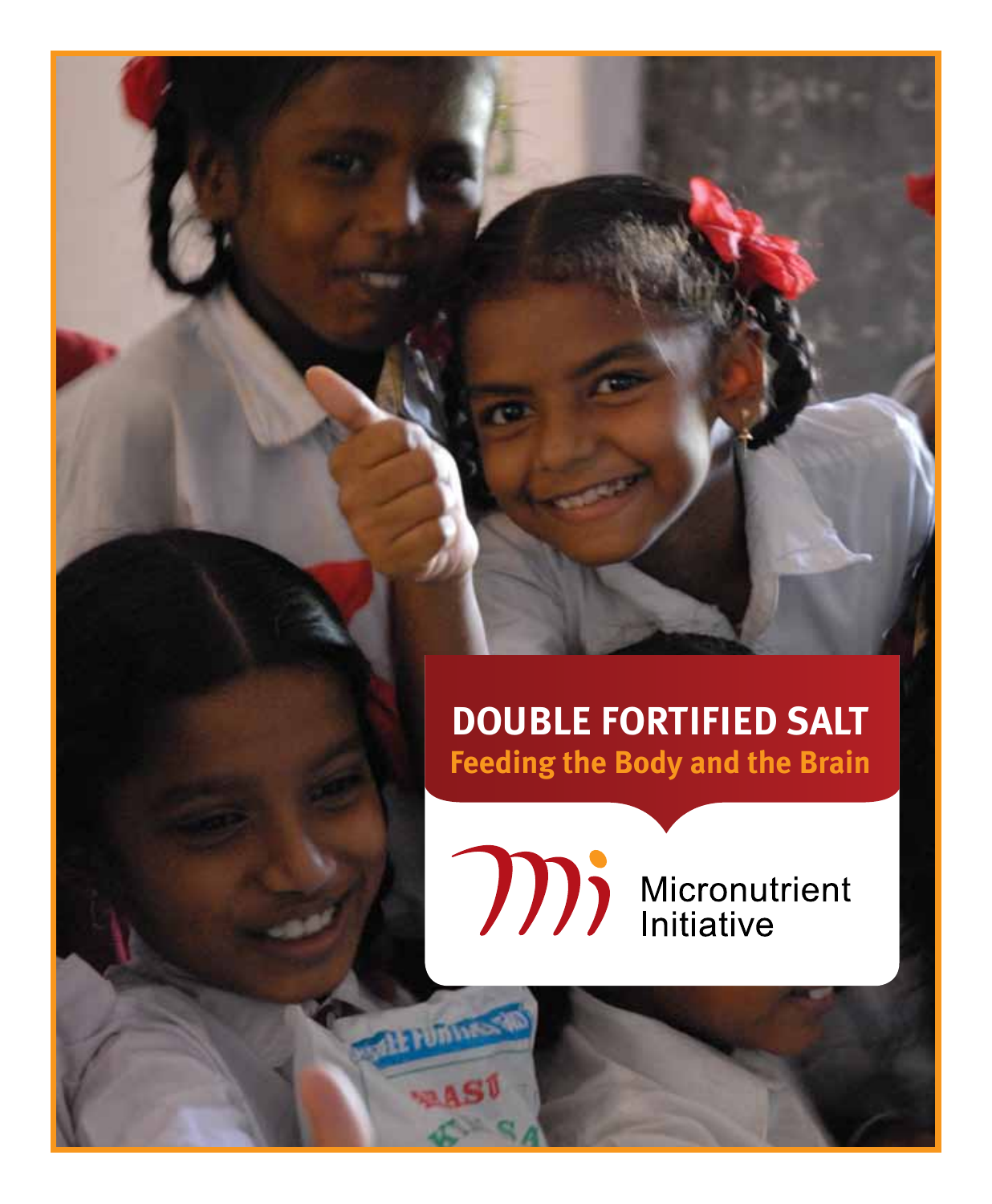## **A Breakthrough in Public Health**

Double Fortified Salt is an innovative new fortified food product - delivering small but crucial amounts of iodine and iron to human beings through their diet.

Salt has been the vehicle for the world's most successful food fortification initiative to date - Universal Salt Iodization.

Award-winning research undertaken by the Micronutrient Initiative and the University of Toronto, with financial support from the Canadian International Development Agency and the World Bank, has resulted in the ability to enrich salt with both iodine and iron.

The fortification of salt with iodine has been hailed as one of the world's great public health advancements. Now breakthrough technology that allows salt to be doublefortified with iron as well as iodine has created an exciting new opportunity to reach the world with supplemental iron easily and inexpensively, without having to change people's habits.

Billions of people are affected by the hidden hunger of micronutrient deficiencies.

Double Fortified Salt presents one of the most cost-effective opportunities to deliver two of the most critical micronutrients for mental capacity, maternal and infant survival and human productivity.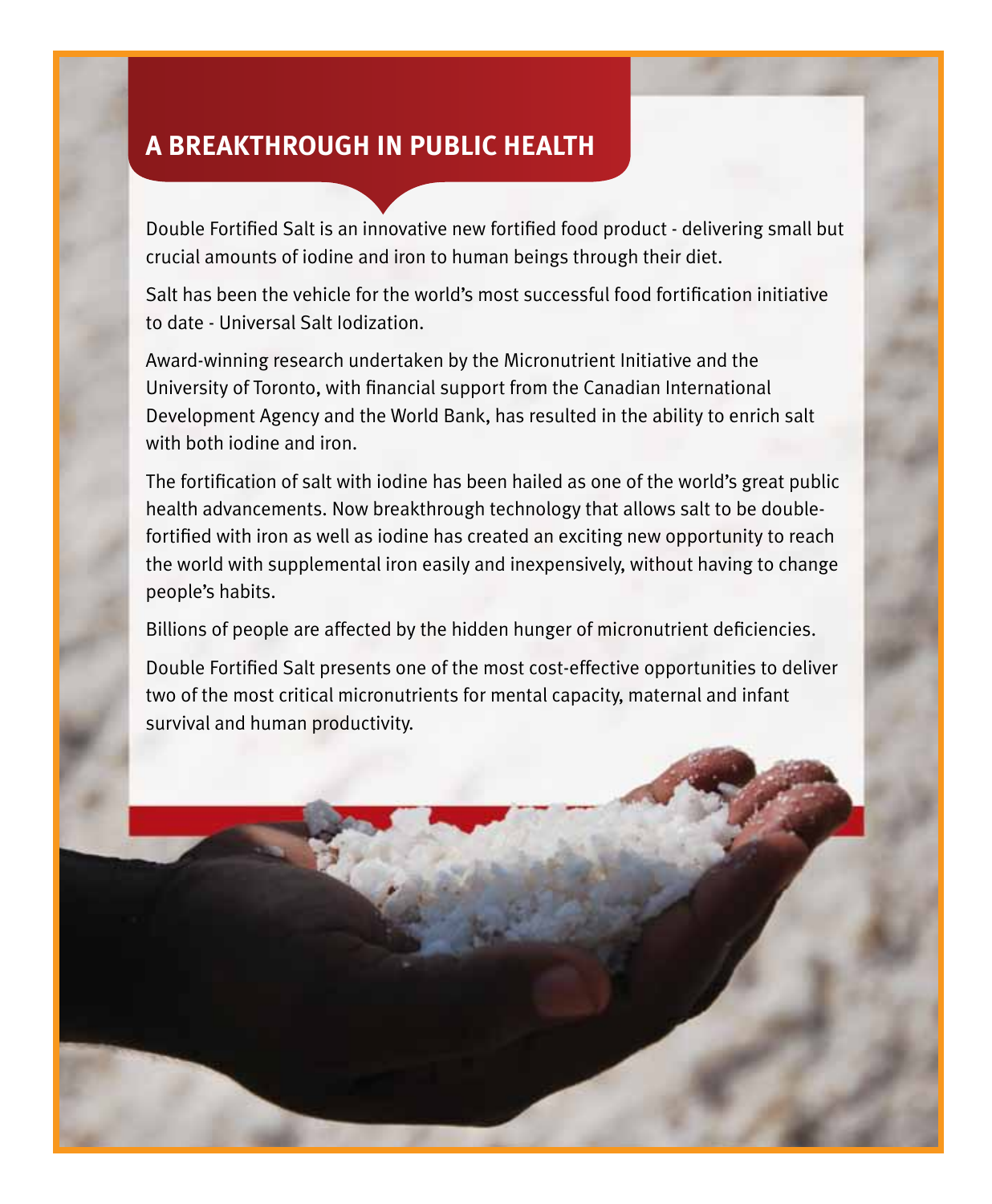# **Saving and Improving Lives**

### **Iodine**

The impact of iodine on intelligence is so significant that in communities where iodine intake is sufficient, average IQ is shown to be about 13 points higher than in iodinedeficient communities.

In spite of the progress in salt iodization, every year approximately 38 million children are born to iodine-deficient mothers. Eighteen million of them are born mentally impaired as a result – making iodine deficiency the world's leading cause of preventable intellectual disability.

#### **Iron**

Iron is critical for cognitive and motor development in childhood and for physical activity in all humans. In pregnancy, it reduces the risk of premature birth, low birth weight and maternal deaths due to haemorrhage. Iron supplementation for women and children, food fortification and other efforts are increasing iron levels.

Yet iron deficiency anaemia is the most common and wide-spread nutritional disorder in the world. It compromises the productivity of entire nations. Infants with iron-deficiency anaemia score lower on tests for mental and motor ability. And every year, iron deficiency claims the lives of some 115,000 women in childbirth and an estimated 600,000 babies within the first week of life.

**Iodine deficiency** is the world's leading cause of preventable intellectual disability

**Iron deficiency anaemia** is the most common and wide-spread nutritional disorder in the world

### **Iodine and Iron**

Previously incompatible in food fortification, they can now be combined through new technology in Double Fortified Salt.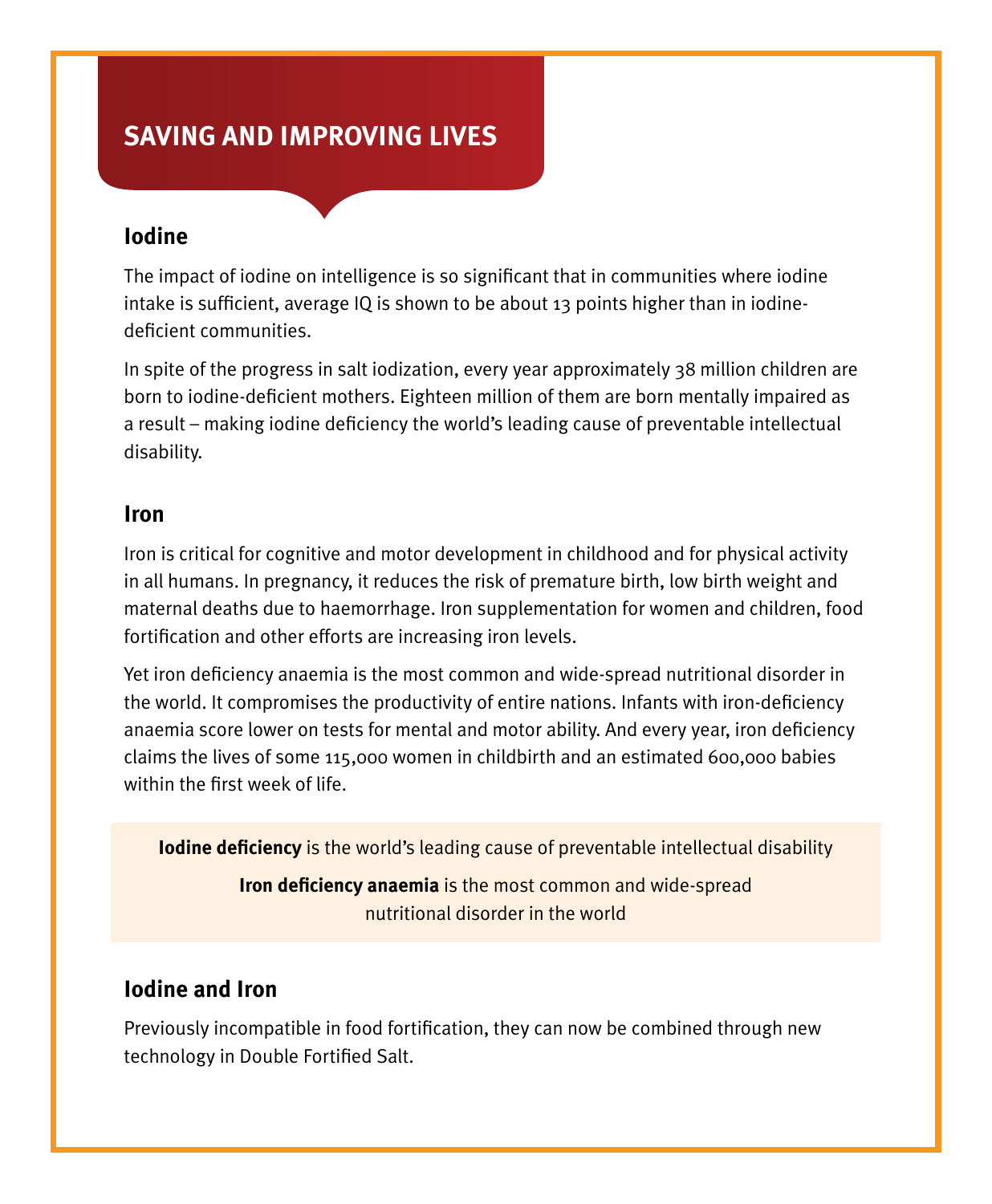# **Pioneers in Global Nutrition**

#### **The Micronutrient Initiative**

The Micronutrient Initiative is an international not-for-profit organization dedicated to ensuring that the world's most vulnerable people get the vitamins and minerals they need to survive and thrive.

Our mission is to develop, implement and monitor innovative, cost effective and sustainable solutions to hidden hunger through supplementation and food fortification programs. We also strive to act as a catalyst for change.

The Micronutrient Initiative is saving and improving lives in more than 75 countries.

#### **Venkatesh Mannar**

M. G. Venkatesh Mannar has more than 35 years of experience in pioneering effective international nutrition and development initiatives focused on the world´s most vulnerable citizens.

He has served as a managing director in India's salt industry and as an advisor on micronutrient deficiencies to such organizations as UNICEF, WHO, USAID and the World Bank. He has played a leading role in the global expansion of salt iodization.

Since 1994, he has been President of the Micronutrient Initiative.

His salt industry background, combined with his education in chemical engineering, experience in food technology and passion for improving the lives of the most vulnerable, sparked the idea to combine iodine and iron in salt to address two global health problems with a single solution.

In 2010, he was honoured as a Laureate in the Health category of the prestigious California-based Tech Awards for his work in developing Double Fortified Salt.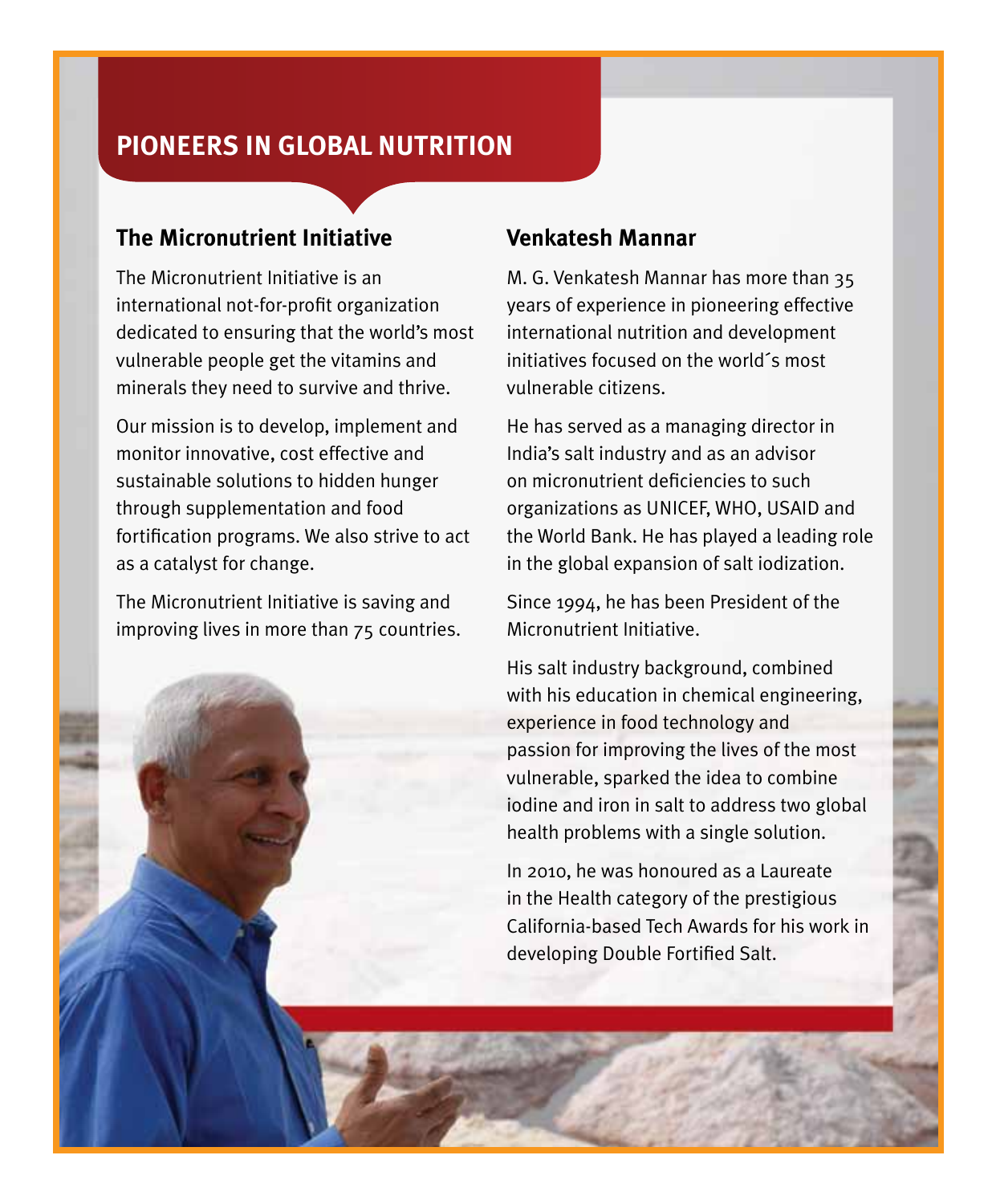# **Determination and Innovation**

**The Development of Double Fortified Salt**

The concept of expanding the number of nutrients delivered through salt, beyond just iodine, was first conceived in 1969, but a broad array of chemical and technical problems stood in the way of implementation.

Through persistence and ingenuity, scientific research and technical expertise led to success.

| 1969 | The Food Technology Journal publishes an article about the possibility of<br>delivering multiple micronutrients through salt                                                                                                      |
|------|-----------------------------------------------------------------------------------------------------------------------------------------------------------------------------------------------------------------------------------|
| 1988 | Venkatesh Mannar undertakes initial trials of double fortified salt through his<br>work with UNICEF                                                                                                                               |
| 1989 | Venkatesh Mannar presents feasibility of double fortification of salt at the<br><b>International Nutrition Congress</b>                                                                                                           |
| 1993 | The idea of working on double fortified salt is proposed by Venkatesh Mannar to<br>the University of Toronto                                                                                                                      |
| 2001 | A process for coating iron particles with a vegetable fat is discovered to prevent<br>the negative interaction of iodine and iron, and facilitates convergence with<br>existing salt iodization practices, leading to iron premix |
| 2003 | Pilot tests for premix production are successfully completed by Glatt<br>Technologies, USA and the technology is transferred to India                                                                                             |
| 2004 | Double Fortified Salt is produced by the Tamil Nadu Salt Corporation, India<br>and introduced in mid-day school meals in the state                                                                                                |
| 2008 | A community-based study in Bangalore, India proves the efficacy of Double<br>Fortified Salt in raising haemoglobin levels and addressing iron deficiency among<br>primary school children                                         |
|      |                                                                                                                                                                                                                                   |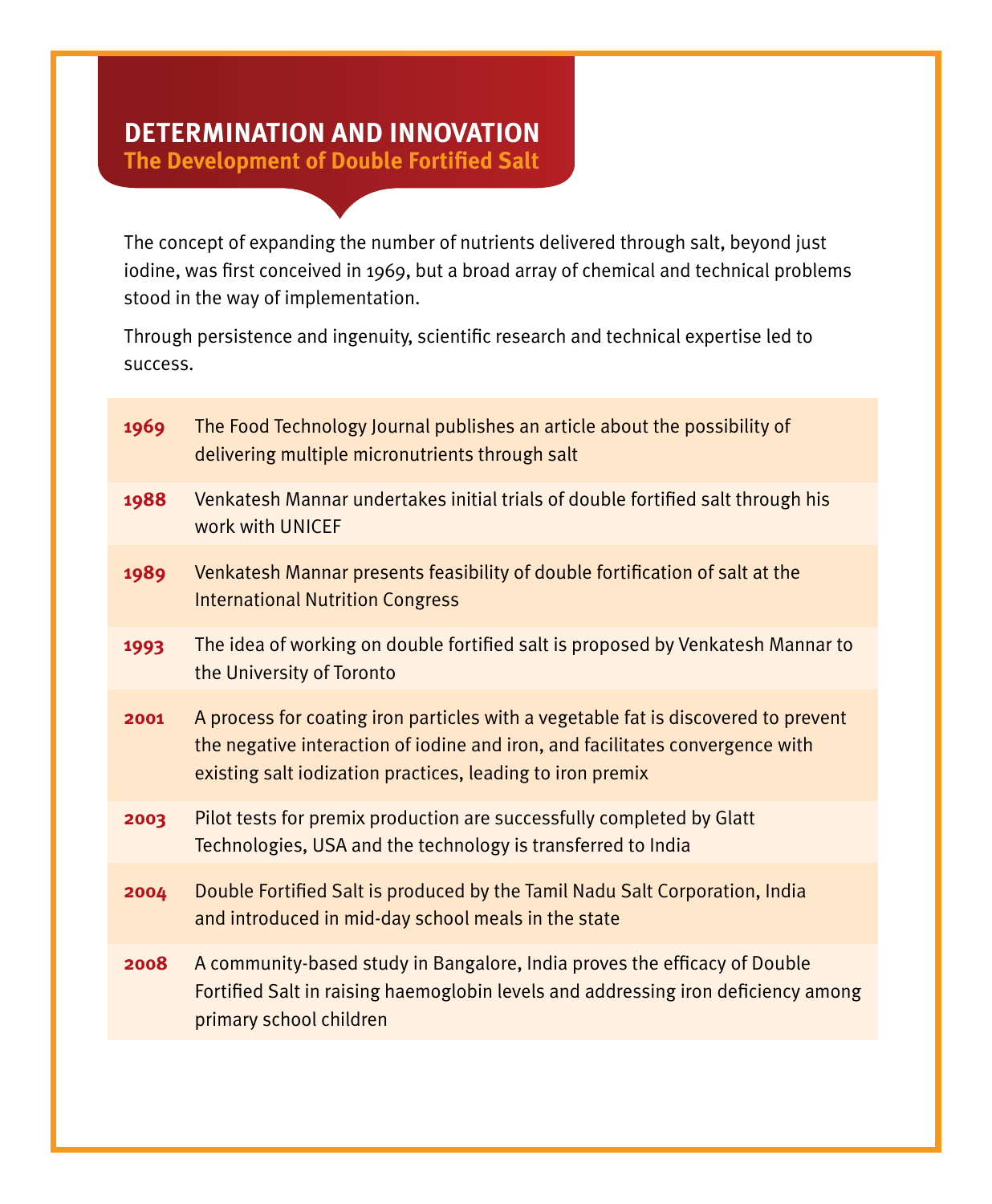

# **A Viable Solution**

### **Proven Technology**

Tests and studies carried out by the Micronutrient Initiative and independent agencies confirm that Double Fortified Salt is:

- Stable during storage and transportation
- Bioavailable
- Safe for and acceptable to consumers
- Effective in reducing iron deficiency anaemia

## **Adaptable Technology**

- Premix manufacturing technology is internationally transferrable
- As populations reduce their salt intake based on WHO recommendations, a simple adjustment in the blending ratio of iron and iodine with salt will ensure delivery of the same nutritional benefit

### **Affordable Product**

- The cost of adding iron to iodized salt is about 6 cents per kg of salt
- • Costs will decrease as greater volumes of premix are produced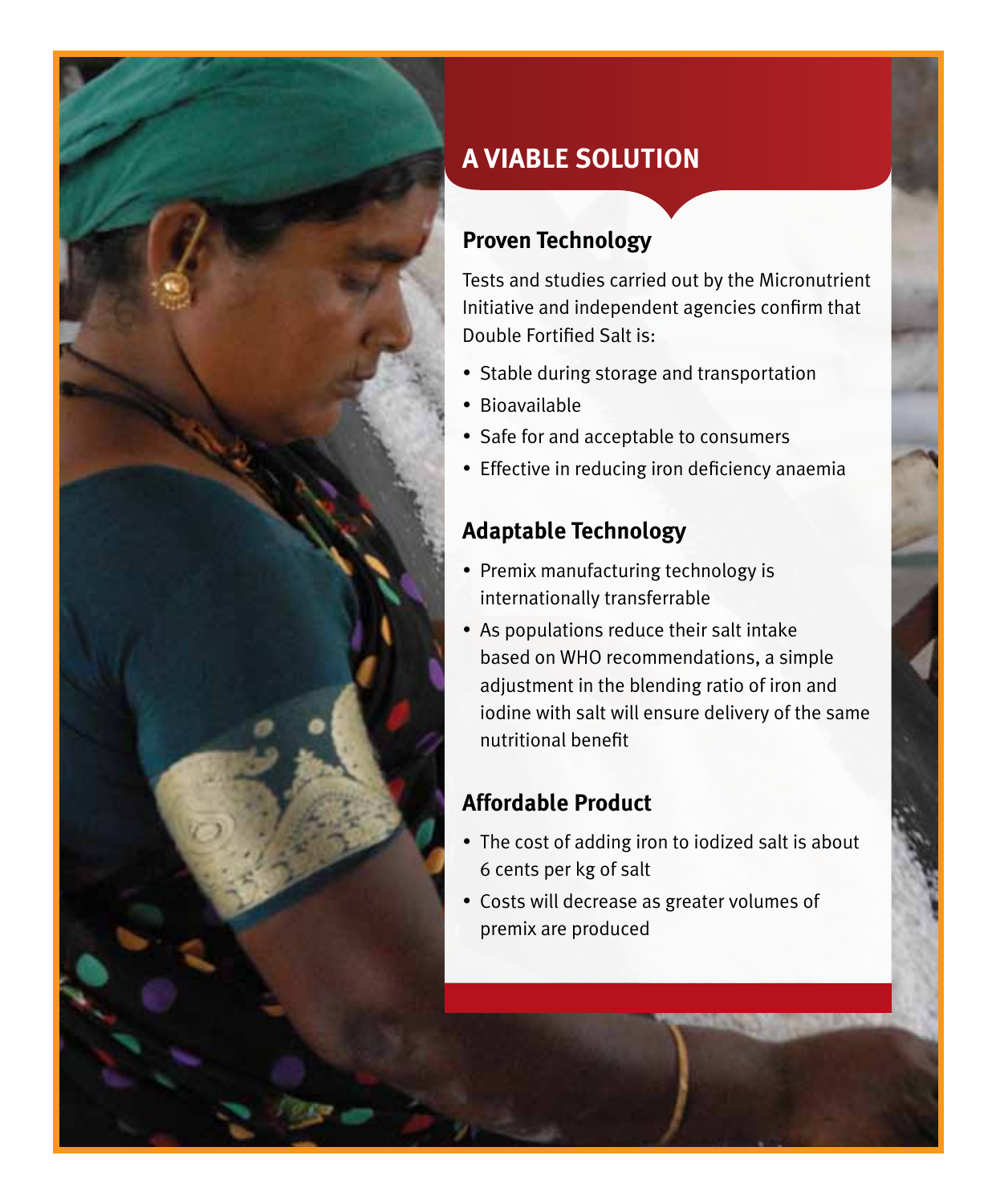# **Invest Now in Solutions for Hidden Hunger**

For two decades, the Micronutrient Initiative has brought together governments, industry, consumer organizations, scientists, development organizations and donors to scale up micronutrient programs to save and improve lives.

Double fortified salt is just one example of MI's leadership in developing, researching, testing and scaling-up new approaches with the potential to change the course of progress.

We have developed better ways to iodize salt, introduced the use of simple tools such as cell phones for supply chain management and conducted leading-edge research on saving children's lives with vitamin A supplementation.

We are always striving to push the limits of innovation for improved nutrition. And we are always seeking those visionary partners who can help propel action.

### **Help us break ground in:**

**Women's health** - to meet the challenge of reaching this broad, diverse and so often underserved segment of the population with sustainable initiatives to address their special health needs.

**Child Development** - to determine the right mix of micronutrients at the right age to fuel children's mental development and potential to change their world.

**Child Survival** - to introduce new zinc protocols to families to treat diarrhoea - one of the biggest killers of children under the age of five - and solve the puzzle of reaching the planet's elusive 'hardest-to-reach' children with immune-boosting vitamin A.

> *Become a Micronutrient Initiative partner in breaking down the barriers to improved nutrition*